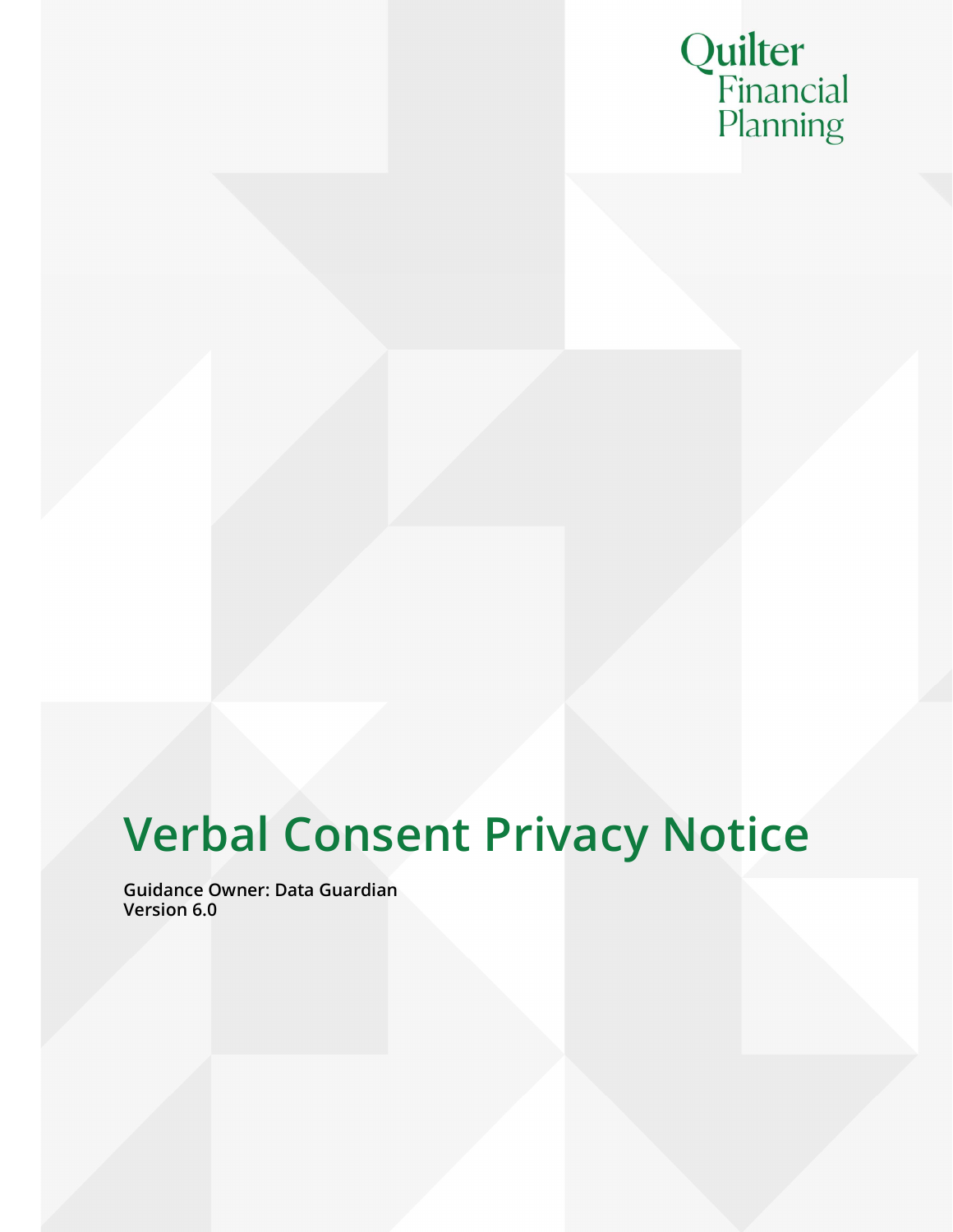

# Quilter Financial Planning Client Privacy **Notice**

This notice sets out the basis on which any personal data we collect from you, or that you provide to us, will be processed by us. Please read the following carefully to understand our views and practices regarding your personal data and how we will treat it.

#### This privacy notice explains:

- $\triangleright$  Who we are.
- $\triangleright$  Your rights.
- $\triangleright$  What personal information we collect.
- $\triangleright$  How we use your personal information.
- $\triangleright$  Who we share your information with and why.
- $\triangleright$  How we keep your information secure.
- $\triangleright$  How to manage your marketing consents; and
- $\triangleright$  How to contact us.

In this document, "We", "Us" and refers to Palantir Financial Planning Ltd Quilter Financial Planning and its subsidiary companies.

#### Who we are

At Palantir Financial Planning Ltd we respect your privacy and the confidentiality of your personal information.

Palantir Financial Planning Ltd is an appointed representative of Quilter Financial Services Limited {and Quilter Mortgage Planning Limited}

Palantir Financial Planning Ltd provide financial planning solutions and advice through experienced and qualified advisers based in the UK.

Currently, Palantir Financial Planning Ltd and Quilter Financial Planning (Quilter) jointly determine the purposes and means of processing personal client data relating to giving advice. This means we're joint data controllers for these core advice giving activities and therefore responsible for managing this client data and ensuring compliance.

However, Palantir Financial Planning Ltd is solely responsible for some activities, for example any direct marketing that we undertake.

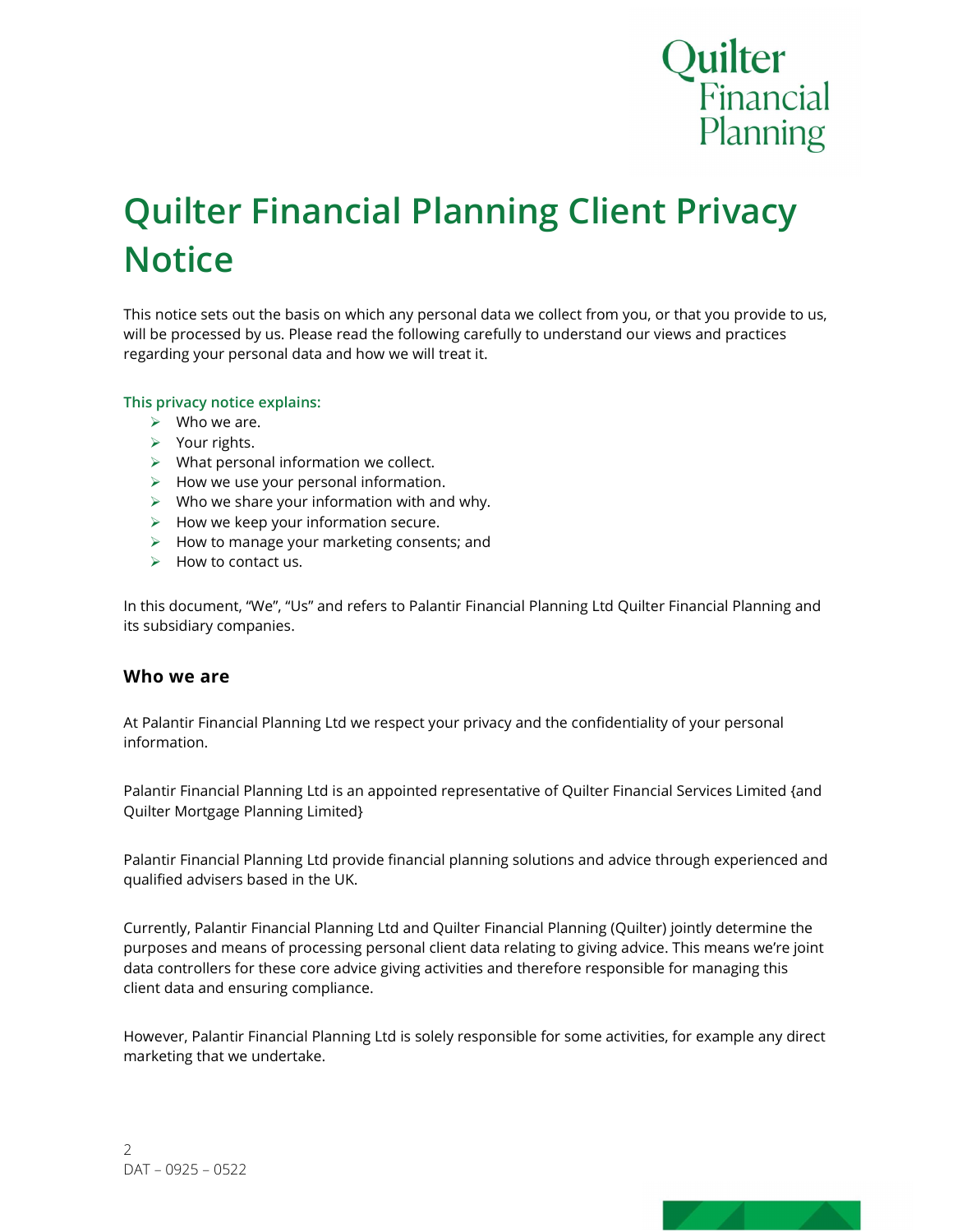

We will comply with relevant data protection law. Such laws require that the personal information we hold about you must be:

- $\triangleright$  Used lawfully, fairly and in a transparent way.
- $\triangleright$  Collected only for valid purposes that we have clearly explained to you.
- $\triangleright$  Relevant to the purposes we have told you about and limited only to those purposes.
- $\triangleright$  Accurate and kept up to date.
- $\triangleright$  Kept only as long as necessary for the purposes we have told you about; and
- $\triangleright$  Kept securely.

### Your rights

We try to be as open as it can be in terms of giving people access to their personal information and therefore have outlined your rights below.

You have the right to ask us:

- $\triangleright$  whether we are processing your personal information and the purposes (the right to be informed) – this is delivered through 'fair processing information' such as this Privacy Notice.
- $\triangleright$  for a copy of the personal information that we hold about you (the right of access);
- $\triangleright$  to update or correct your personal information (the right to rectification).
- $\triangleright$  to delete your information (the right to erasure); and
- $\triangleright$  to restrict processing of your personal information where appropriate (the right to restrict processing).

In certain circumstances you also have the right to:

- $\triangleright$  object to the processing of your personal information (the right to object);
- $\triangleright$  object to automated decision making and profiling (the right not to be subject to automated decision-making including profiling); and
- $\triangleright$  request that information about you is provided to a third party in a commonly used, machine readable form (the right to data portability).

# Exercising your rights

For information about your individual rights, including how to correct, restrict, delete, make changes to your personal information or if you wish to request a copy of the personal information we hold about you, please contact us by emailing us at <u>QFPDataGuardian@quilter.com</u>.<br>More information about your data protection rights can be found on the <u>Information Commissioner's</u>

Office (ICO) website.as well as on other regulators' websites.

If you would like to write to us, our postal address for data protection matters is:

The Office of Data Protection Quilter Financial Planning Senator House 85 Queen Victoria Street London EC4V 4AB

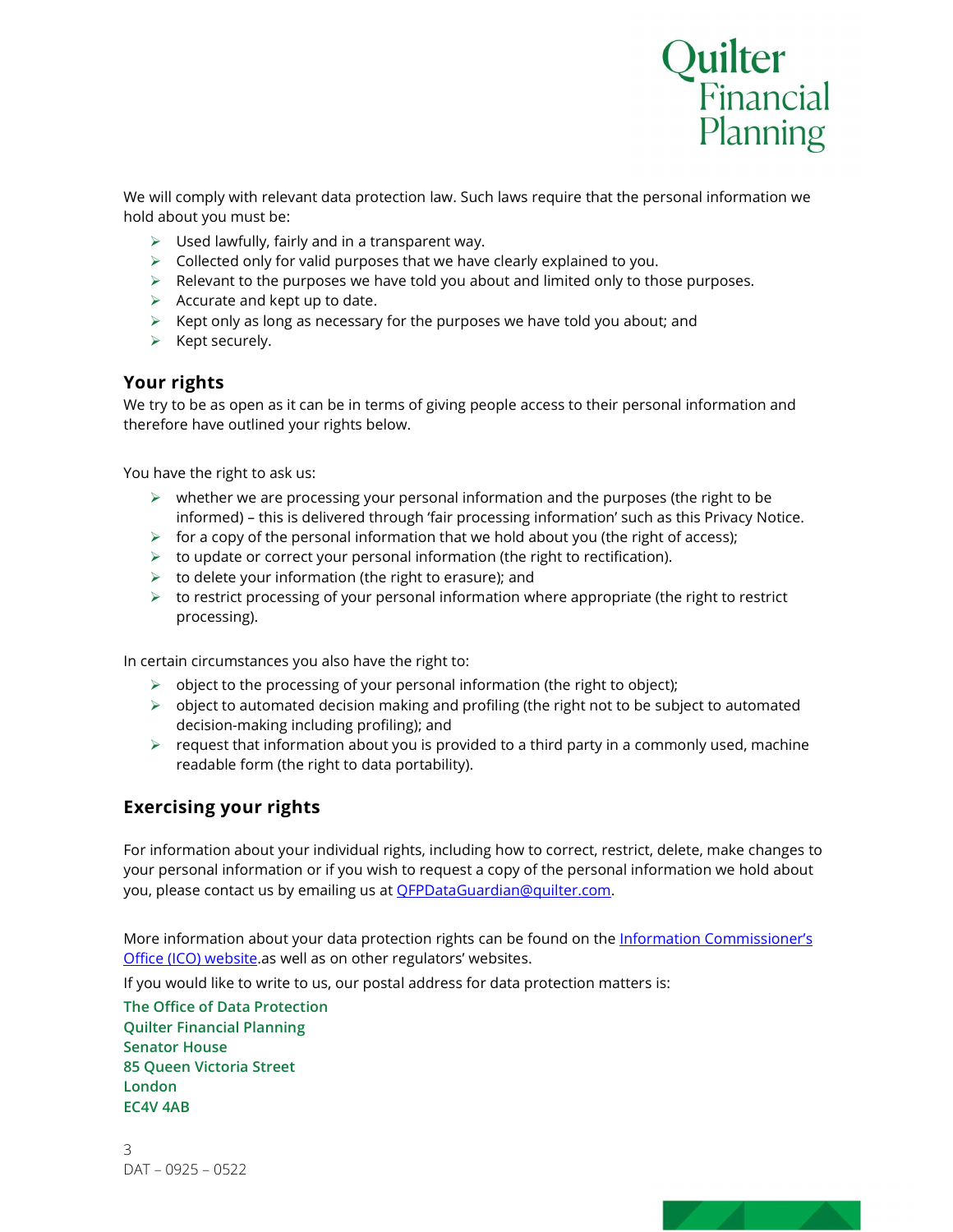

However, we have adopted a flexible model for working so please note that written communications will take longer to respond to.

# Further information

This privacy notice was drafted with brevity and clarity in mind, however further information can be obtained by contacting us using the details in the "How to contact us" section. More information about your data protection rights can be found via:

UK Information Commissioner's Office (ICO)

# What personal information we collect

Personal data means information by which you may be personally identified directly or indirectly.

We collect certain personal information about you, this includes your name, address, or phone number and other information. We collect this information about you when you:

- $\triangleright$  Use our website and secure online services;
- $\triangleright$  Complete a fund application;
- $\triangleright$  Apply for and receive our services.
- $\triangleright$  complete our application form.
- $\triangleright$  Visit a financial adviser: and
- $\triangleright$  Register to receive one of our newsletters, communications or attend an event organised by Us.

The type of personal information we collect will depend on the purpose for which it is collected and may include:

- $\triangleright$  Information about you to help identify you and manage your relationship with Quilter and, in some circumstances, as required by our regulators (e.g. Account number, Customer ID or Number, Name, Address, Age / Date(s) Of Birth, Dependents' Details, Tax ID, National Insurance Number, Identity Check Information (e.g. Mother's Maiden Name, Name of First Pet), Email Address(es), Marital Status, Name(s), Postcode, Telephone Number(s), Title, Gender);
- **Information about your account with us** (e.g. Past engagements with Quilter, Personal Preferences, Marketing Preferences, Policy and investment information, etc);
- **Copies of documentation** (e.g. statements, letters, copies of official documents (e.g. passports, driving licences, etc));
- Economic and financial information (e.g. credit card numbers, bank details, Past investment performance, etc and information pertaining to County Court Judgements (CCJs) and any debt history);
- Investment preferences (e.g. your views and preferences around portfolios in which to invest, or not to invest in which may indirectly reveal some religious, political, or philosophical views that you hold).
- $\triangleright$  Audio and visual information when we are recording interactions with you, or when you visit one of our premises (e.g. call recordings or Closed-Circuit Television);

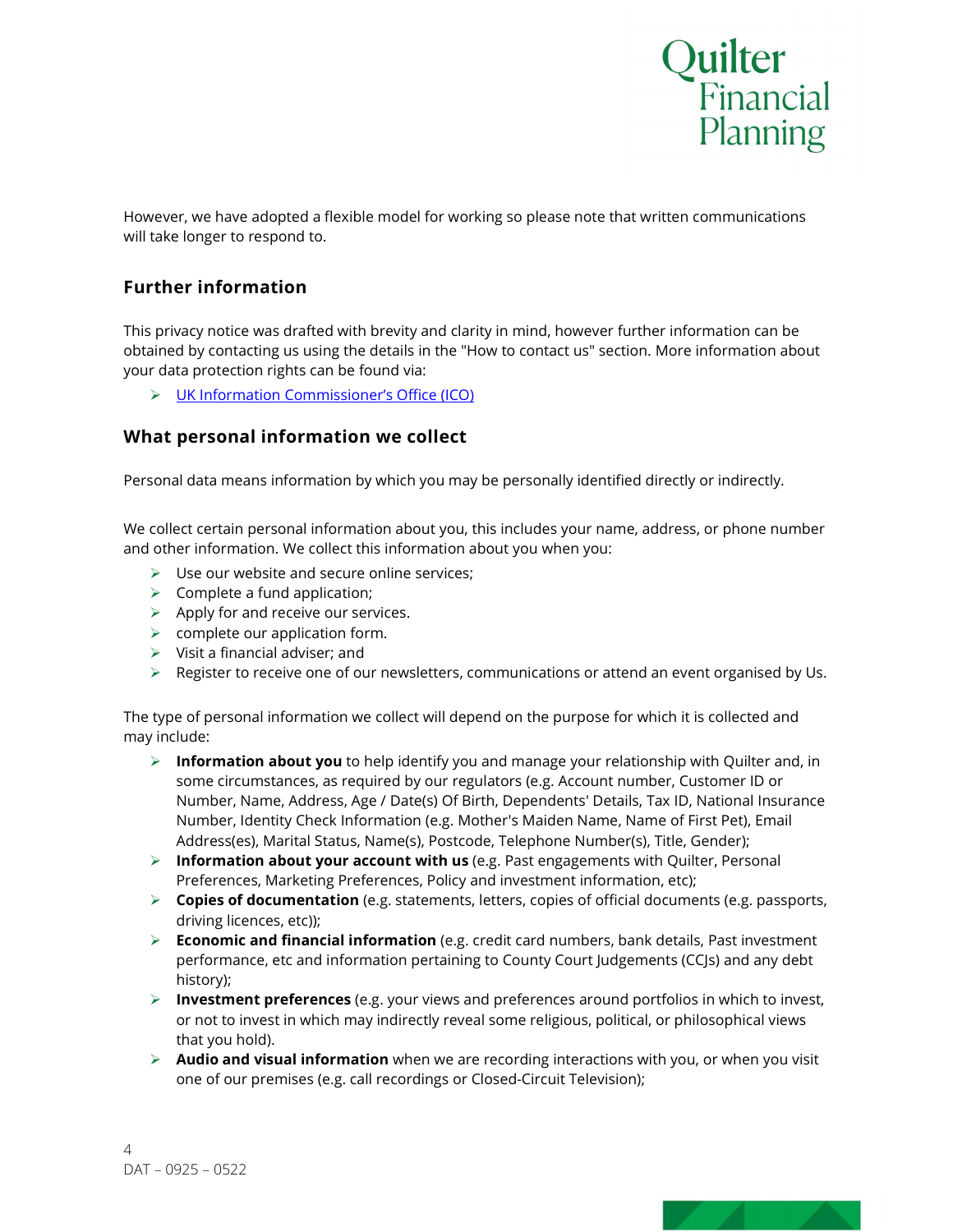

- Employment and educational information (e.g. employer details, relevant professional qualifications, etc).
- $\triangleright$  **Marketing / Communications Data** (e.g. Information relating to Marketing and External Communications (e.g. Marketing Campaigns, opt in Information, etc).
- $\triangleright$  Lifestyle, Health and Medical information for you, your family and other parties with a material interest in the product(s) (e.g. specific illness, smoker, disability, gender reassignment);
- Elationship Information (e.g. information relating to other parties directly associated with your policy (e.g. dependents, beneficiaries, trustees, etc); and
- **Complaint Information** (e.g. Complaint Details, Complaint Description, Complaint Details, complaint Type, Reason/Details of the complaint),

We collect personal information directly from you. For example, we ask for personal information at the start of our relationship (e.g. when you apply for a policy or service) and in subsequent communications in order to manage our relationship.

If we provide a service to your employees or a scheme, then personal data in relation to those employees or members of the scheme isn't processed by Us as part of the standard corporate advice process. This information is normally provided directly to the product provider.

In limited circumstances, we may need to collect employee personal data, and where we do, we act as data processer and it's therefore provided to Us by yourself, with the knowledge and consent of your employees.

Where we provide our services to trusts, we collect the personal information listed for the settler, beneficiaries, and trustees of that trust. Where we provide our services to companies we may collect personal information for Directors, Shareholders and Beneficial Owners of the company. Where we provide our services to charities, we may collect personal information about the trustees or directors of that charity.

We may also collect information about you from other sources such as:

- $\triangleright$  another agent (if you have one);
- $\triangleright$  external third parties (e.g. credit reference agencies to verify your identity and to check financial soundness); and
- $\triangleright$  from Cookies. (Cookies are small text files that are placed on your computer by websites that you visit. They are widely used in order to make websites work, or work more efficiently, as well as to provide information to the website owners). To learn more about information collected through cookies, please click here.

# Data Retention

We keep your personal information only as long as is necessary for the purpose for which it was collected, or for legal or regulatory reasons. Personal information will be securely disposed of when it is no longer required in accordance with our Personal Data Retention Standard.

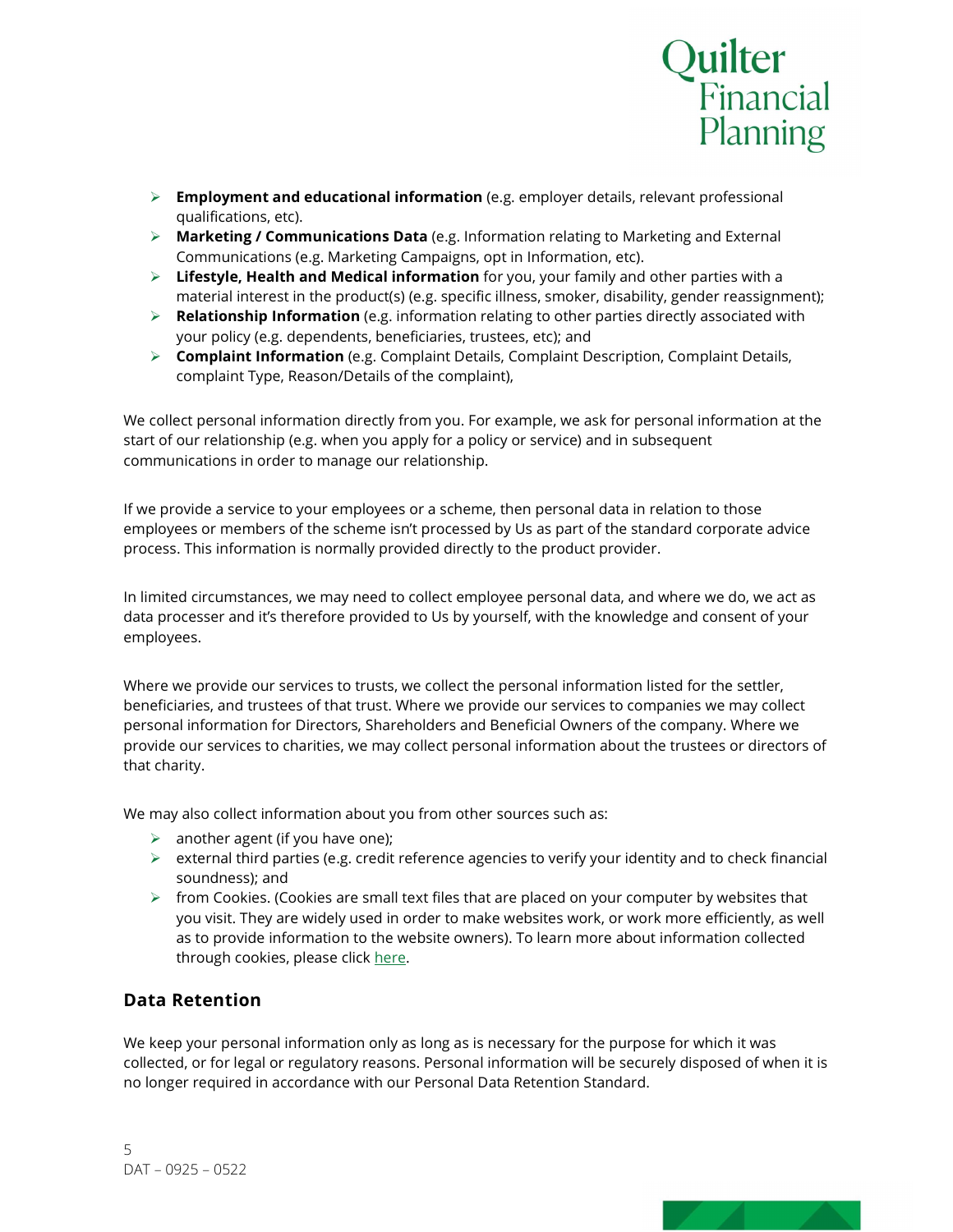

Advice data is retained for 50 years to meet our regulatory requirements.

# Special category data and criminal conviction data

We may also gather more sensitive personal data, called special category data, for example, as part of recruitment. This type of data can include racial or ethnic origin, genetic or health information or sexual orientation. The processing of some of this data is necessary for us to fulfil the obligations on us. In such cases, we will always explain this during the process and explain what information we require and why it is needed. Where we do require it, we will always seek your consent. Special category data will always be processed and stored securely.

Where it is necessary, we may also collect information relating to an individual's criminal convictions. If this is the case, we will explain what information we require, why it is needed and where required, will ask you for consent.

# **Cookies**

We also collect information about you from other sources. For example, our website automatically collects information from your computer using "cookies" which provides us with limited personal information. Cookies are small text files that are placed on your computer by websites that you visit. They're widely used in order to make websites work, or work more efficiently, as well as to provide information to the website owners.

 $\triangleright$  You can choose not to accept any non-essential cookies for your interactions, however, in a few cases, some of our website features may not function as a result.

More information about the cookies we use on our website can be found here.

# How we use your personal information

We process your information for the following purposes:

- $\triangleright$  To perform our contract with you and to support and maintain that relationship. This includes the following:
- $\triangleright$  assessing and processing an application for our services;
- $\triangleright$  providing our products and/or services to you, including the management of our relationship with you, your firm.
- $\triangleright$  carrying out transactions you have requested or on your behalf.
- $\triangleright$  monitoring or recording communications (such as telephone and video calls) with you to resolve any queries or issues and also for training and quality purposes and, in some cases to comply with regulatory requirements.
- $\triangleright$  assessing your application for products (using automated decision-making tools when necessary).
- $\triangleright$  ensuring that a firms operation meets our expectations, and those of our regulators (such as undertaking audits and investigations into network activity);

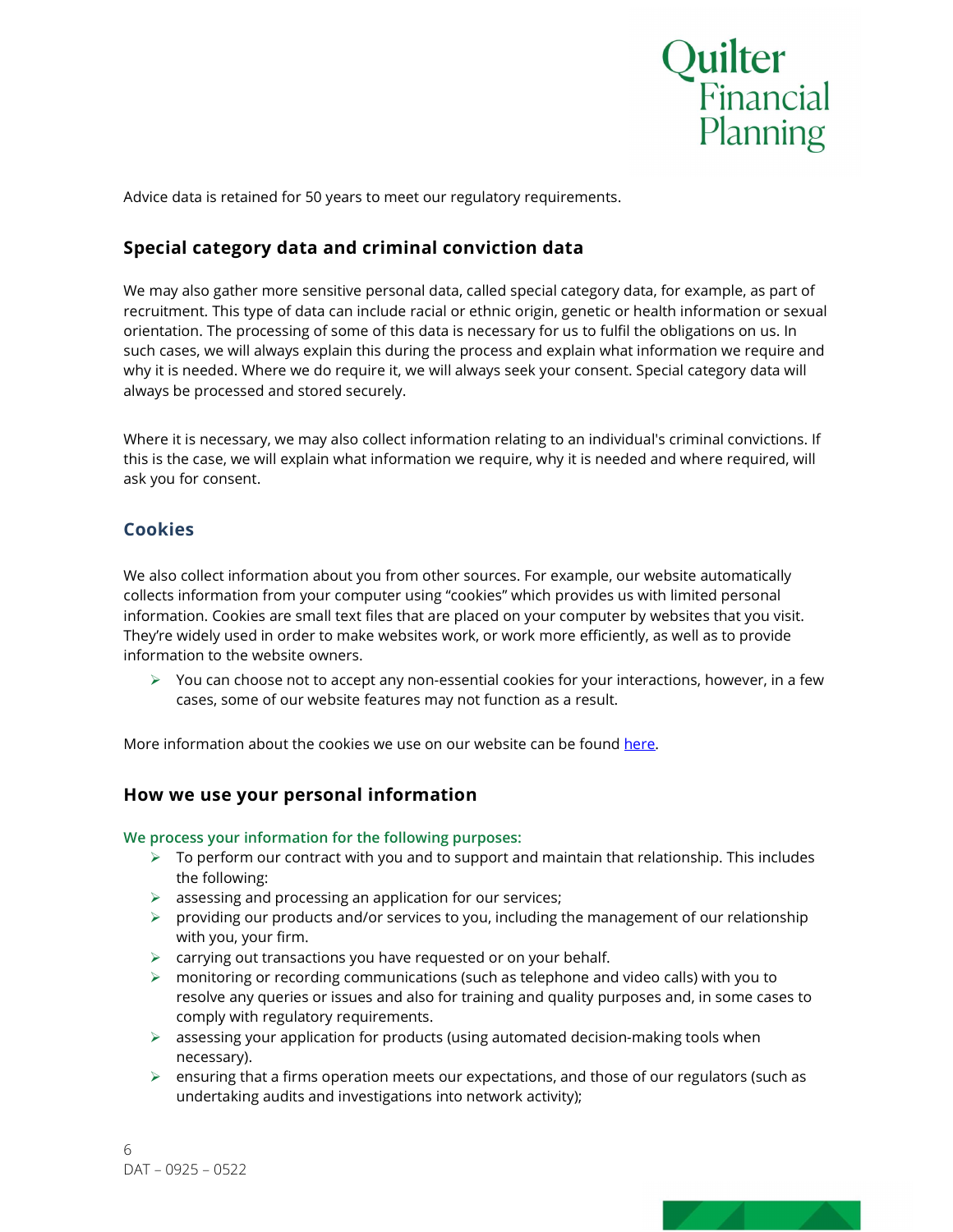

- $\triangleright$  record keeping in order to ensure our products and/or services operate within the law and relevant regulatory requirements.
- $\triangleright$  providing other services (e.g. enhanced due diligence, underwriting, reinsurance, data hosting, online services, and payments or reporting of any tax or levy).
- $\triangleright$  To comply with legal and regulatory requirements. These requirements include the following:
- $\triangleright$  confirming your identity for security and regulatory purposes.
- $\triangleright$  detecting and preventing fraud, money laundering, terrorist financing, bribery, or other malpractice.
- $\triangleright$  to meet tax reporting obligations such as Common Reporting Standards (CRS) and the US Foreign Account Tax Compliance Act (FATCA); and
- $\triangleright$  to fulfil our data protection obligations.
- $\triangleright$  For specific business purposes to enable us to provide you with appropriate products and services and a secure experience. Our business purposes include the following:
- $\triangleright$  verifying your identity for security purposes.
- $\triangleright$  sending marketing communications to you which you have opted into receiving, or which are related to similar products or services, or which we think may interest you based on the relationship you have with Us or other companies in our group.
- $\triangleright$  enhancing, modifying, and personalising our services for your benefit.
- $\triangleright$  to undertake Profiling activities.
- $\triangleright$  providing communications which we think will be of relevance or interest to you.
- $\triangleright$  audit and record keeping purposes.
- enhancing the security of our network and information systems.
- $\triangleright$  maintaining effective management systems including internal reporting to our parent company and other members of our corporate group.
- $\triangleright$  ensuring the integrity of our systems (for example, during final stages of testing where it is necessary to use real data to ensure that any system improvements do not interrupt business or corrupt the data);
- $\triangleright$  providing reports and other communications to you where we are required to do so; and
- $\triangleright$  customer satisfaction research, statistical analysis, and wider market research to capture the views and opinions of our customers.

We may also process your personal data as part of an acquisition or sale. Should this happen, you'll be notified about any change to processing or data controller arising as a result of this activity.

You have the right to object to us processing your personal information for some of the business purposes listed above but, if you do so, this may impact on our ability to provide some or all of our services to you.

We won't process your employee's data for the business purposes above. Our contractual relationship is with you and therefore any processing of data for business purposes will be undertaken with your data, not your employee's.

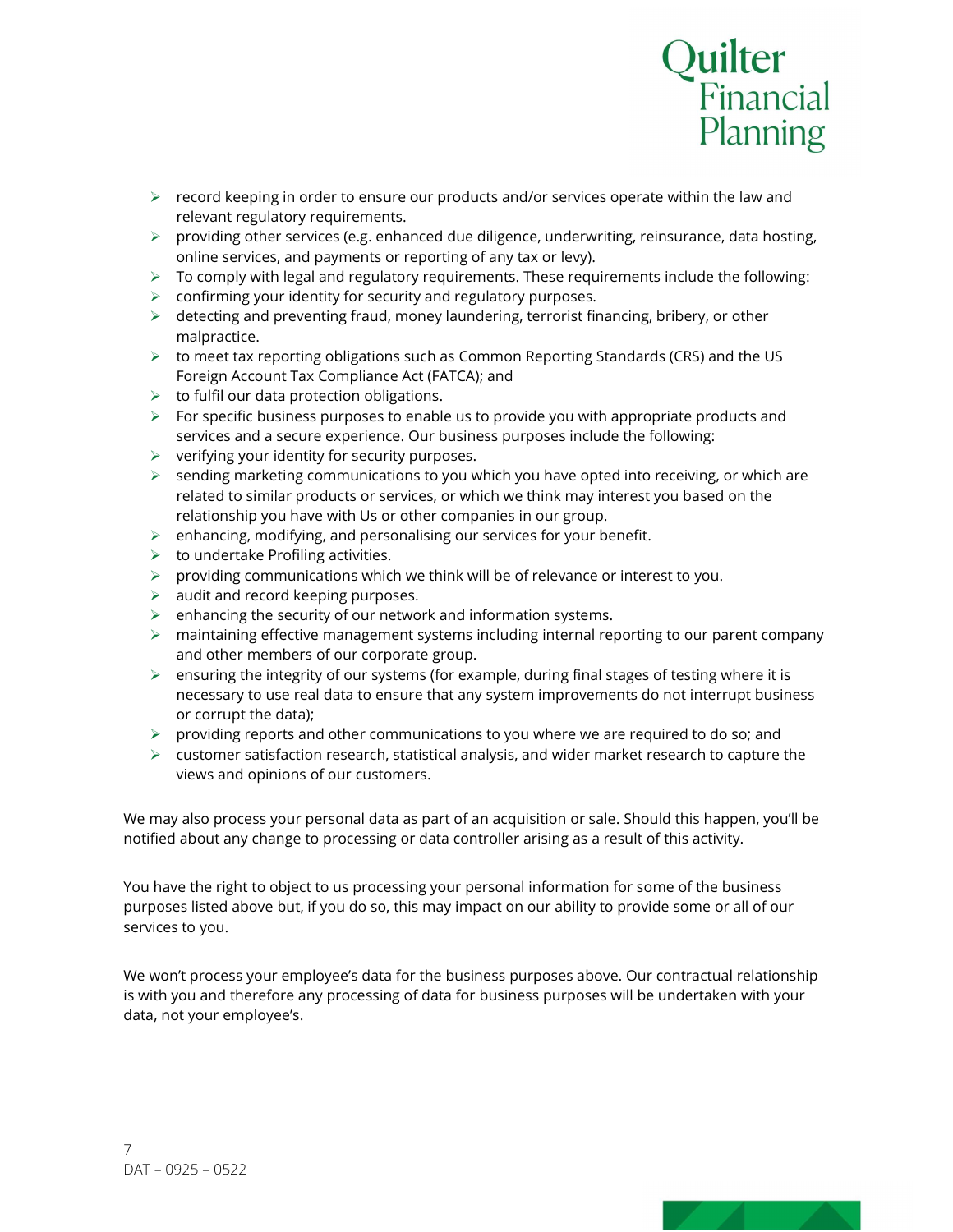

# Profiling

Profiling involves the use of basic identifiers about you such as your name and address and matching this with information from Experian Marketing Services to create demographics and infer customer 'types'. This helps us define groups based on factors like interests, age, location and more so we can better understand our customers to adapt and improve our products and services. If you would like to know more about the information we get from Experian Marketing Services, you can visit their Consumer Information Portal which explains who Experian Marketing Services are, what they do and why.

# Lawful basis

We operate under a number of legal bases as required under the regulations. These include:

- **►** Consent.
- $\blacktriangleright$  Legitimate Interests.
- $\triangleright$  Performance of a Contract; and
- $\triangleright$  Compliance with a Legal Obligation.

# Who we share your information with and why

We share your information with trusted third parties and service providers who perform tasks for us and help us to provide our products and/or services to you, and with other agencies where required by law, court order or regulation. These may include:

- $\triangleright$  Companies within the Quilter Plc Group
- $\triangleright$  for administrative, analytical and statistical purposes.
- $\triangleright$  for testing the information systems operated by our companies
- $\triangleright$  for producing a consolidated view of our relationship with you in order to meet our regulatory obligations and to enhance the services we can offer you.
- $\triangleright$  for handling complaints and fulfilling data subjects' rights (such as the Right of Access)
- $\triangleright$  Companies appointed by Us (these third parties may be based in countries outside the UK or EU)
- $\triangleright$  with third parties or service providers who perform tasks for us to help us provide our services to you or to allow us to meet legal and regulatory requirements, including any necessary tax reporting, verifying your identity, source of wealth financial crime prevention or other requirements (this may involve carrying out checks with credit reference databases);
- $\triangleright$  with third parties or service providers who provide additional data about you in order to enhance our ability to design and develop new products and services that can be marketed and sold which meet the needs of our identified consumer groups and are targeted accordingly.
- $\triangleright$  with credit reference agencies to check the financial suitability of the products and services.
- $\triangleright$  with debt collection agencies for tracing and recovery of debts.
- $\triangleright$  with payment service providers to allow payments to be completed.
- $\triangleright$  with our accountants to produce tax statements and in support of statutory reporting.
- $\triangleright$  with our appointed legal or regulatory advisers or auditors.
- $\triangleright$  with information technology and information security providers.

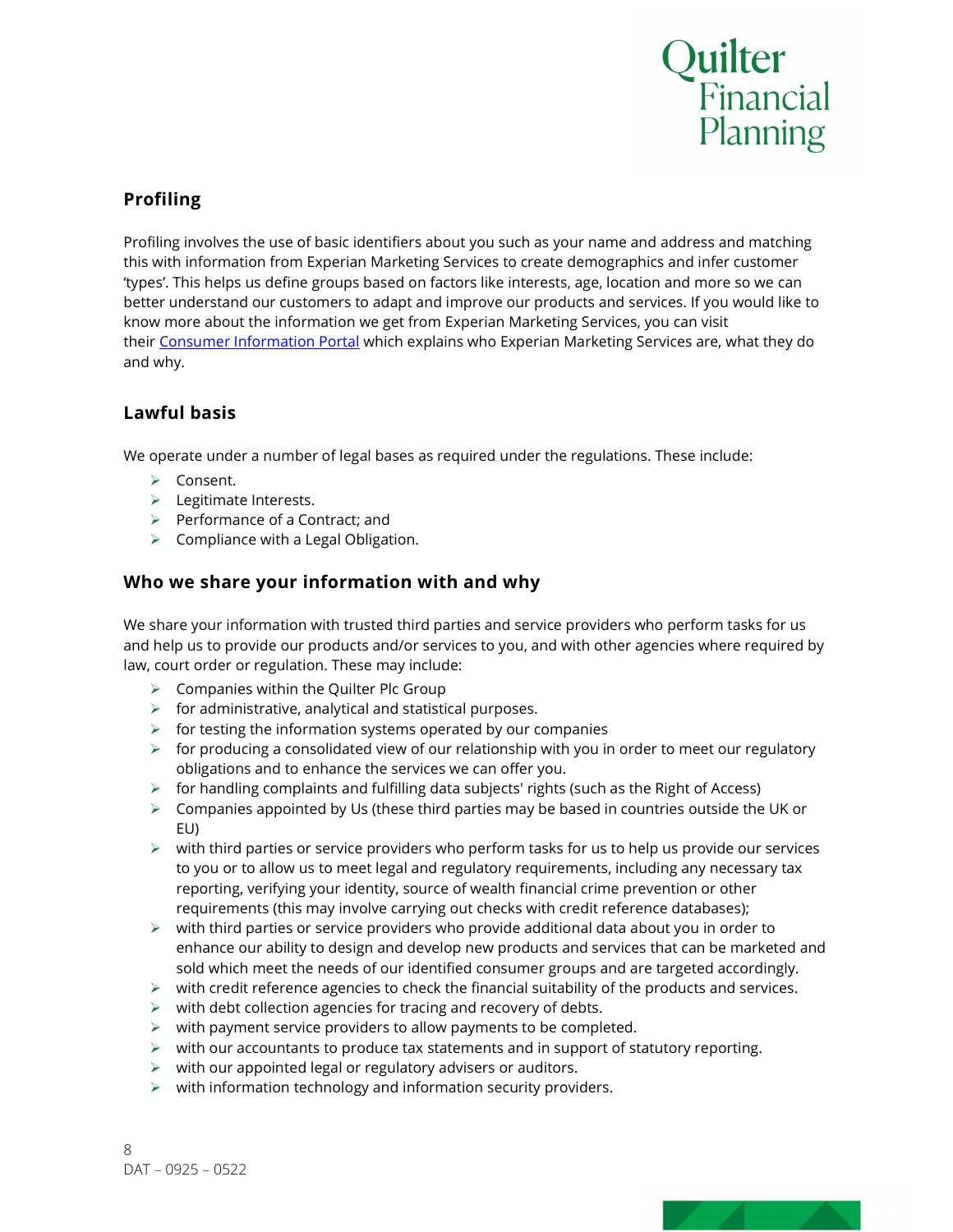

- $\triangleright$  with a prospective buyer (or its advisors), for due diligence purposes, if we are considering a sale of any of our business or assets.
- $\triangleright$  with third parties or service providers to conduct market research on our behalf, to help us improve and develop the products and services we provide to you and our other customers.
- $\triangleright$  with third parties or service providers to conduct quality checks on the interactions between us, Quilter and you; and
- $\triangleright$  with any successor to all or part of our business. For example, in the event of a merger, acquisition, divestiture, change of control or liquidation of Palantir Financial Planning Ltd or part of its business (or in anticipation of such an event), we may share your personal data as part of that transaction where required in order to fulfil our obligations in this Notice.
- $\triangleright$  Organisations and parties appointed by you or authorised by you
- $\triangleright$  with third parties where you have given your consent to receive marketing information.
- $\triangleright$  with your accountants to produce tax statements and in support of statutory reporting
- $\triangleright$  with an appointed discretionary asset manager or custodian to meet their legal or regulatory requirements; and
- $\triangleright$  with third parties or service providers who ask for that information in order to allow us to make investments on your behalf or to continue to provide our services to you.
- $\triangleright$  Statutory authorities
- $\triangleright$  with organisations, including the police authorities and fraud prevention agencies, to prevent and detect fraud;
- $\triangleright$  with regulatory or governmental agencies such as the UK Financial Conduct Authority, UK Information Commissioner's Office and HM Revenue and Customs;
- $\triangleright$  with professional bodies; and
- $\triangleright$  with other agencies where required by law, court order or regulation.

If you would like further information regarding the specific named recipients that we share data with, please contact us using the information in the "How to contact us" section.

# How we keep your information secure

We're committed to ensuring the confidentiality of the personal information that we hold, and we continue to review our security controls and related policies and procedures to ensure that your personal information remains secure.

When we contract with third parties, we impose appropriate security, privacy, and confidentiality obligations on them to ensure that personal information is kept secure and prevented from unauthorised or accidental access, processing, copying, modification, erasure, loss or use.

If we work with third parties in countries outside the United Kingdom, we ensure these are countries that the UK Government and the European Commission has confirmed have an adequate level of protection for personal information, or the organisation receiving the personal data has provided adequate safeguards and agrees to treat your information with the same level of protection as we would.

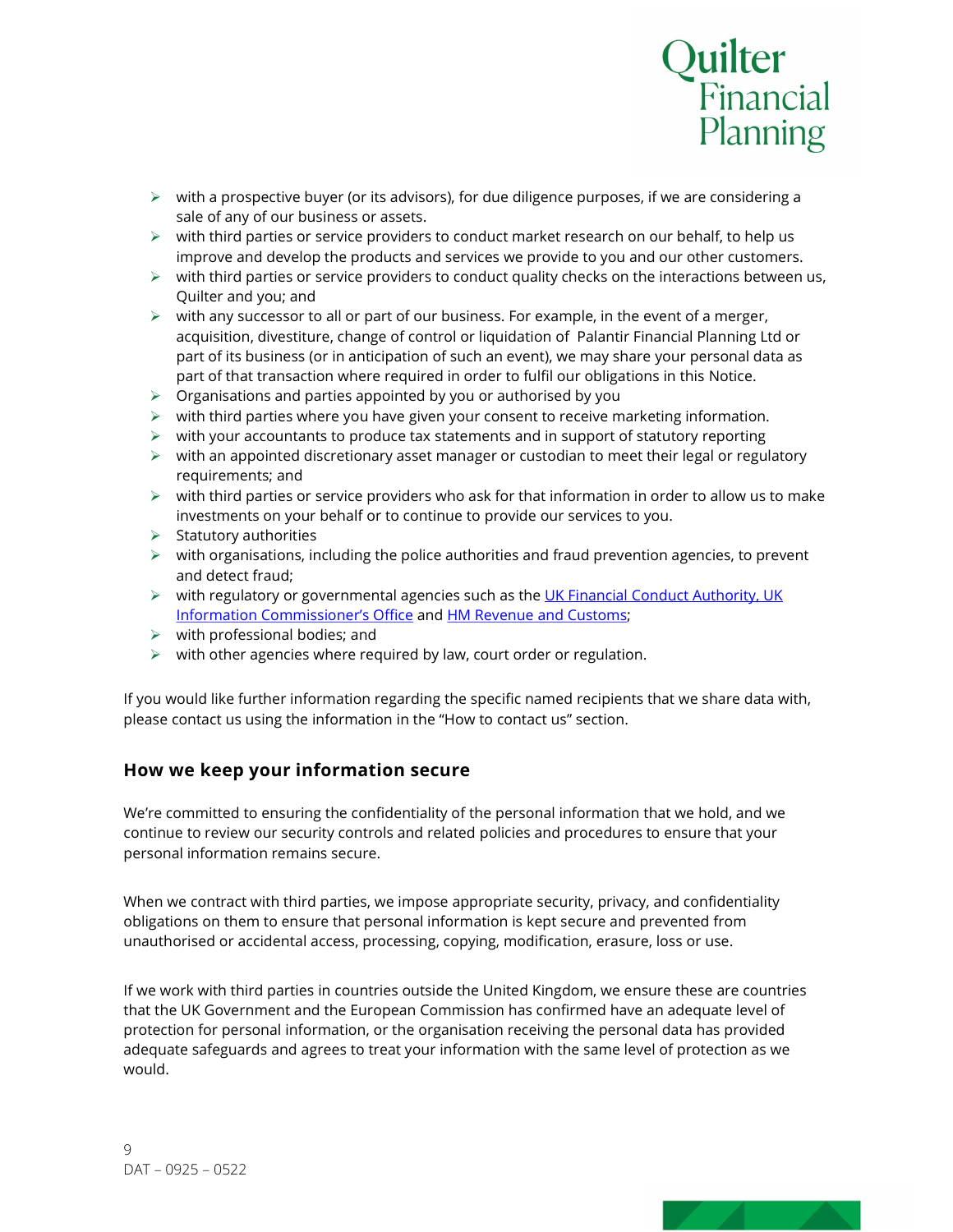

We also utilise UK International Data Transfer Agreements and EU Standard Contractual Clauses for transfers outside of the United Kingdom or European Economic Area.

In limited circumstances, data may be accessed outside of the UK i.e. by employees when they travel. In these circumstances, we ensure there are appropriate information security measures in place to safeguard your information.

### How to manage your marketing consents

You may give and withdraw consent to the receipt of marketing information at any time. If you wish to change your preferences regarding the receipt of marketing or other communications from us, the simplest way is to use the 'unsubscribe' link at the bottom of any marketing communication.

Alternatively, you can contact us using any of the mechanisms included in the 'How to contact us" section of this notice.

### How to contact us

If you have questions about this notice, or need further information about our privacy practices, or wish to raise a complaint about how we have handled your personal data, you can contact our Data Protection team who will investigate the matter.

#### Quilter Financial Planning

The Office of Data Protection Quilter Financial Planning 85 Queen Victoria Street London EC4V 4AB Email: qfpdataguardian@quilter.com

# How to complain

If you are not satisfied with our response you can complain to our regulator:

The Information Commissioner's Office (ICO) Wycliffe House Water Lane Wilmslow Cheshire SK9 5AF

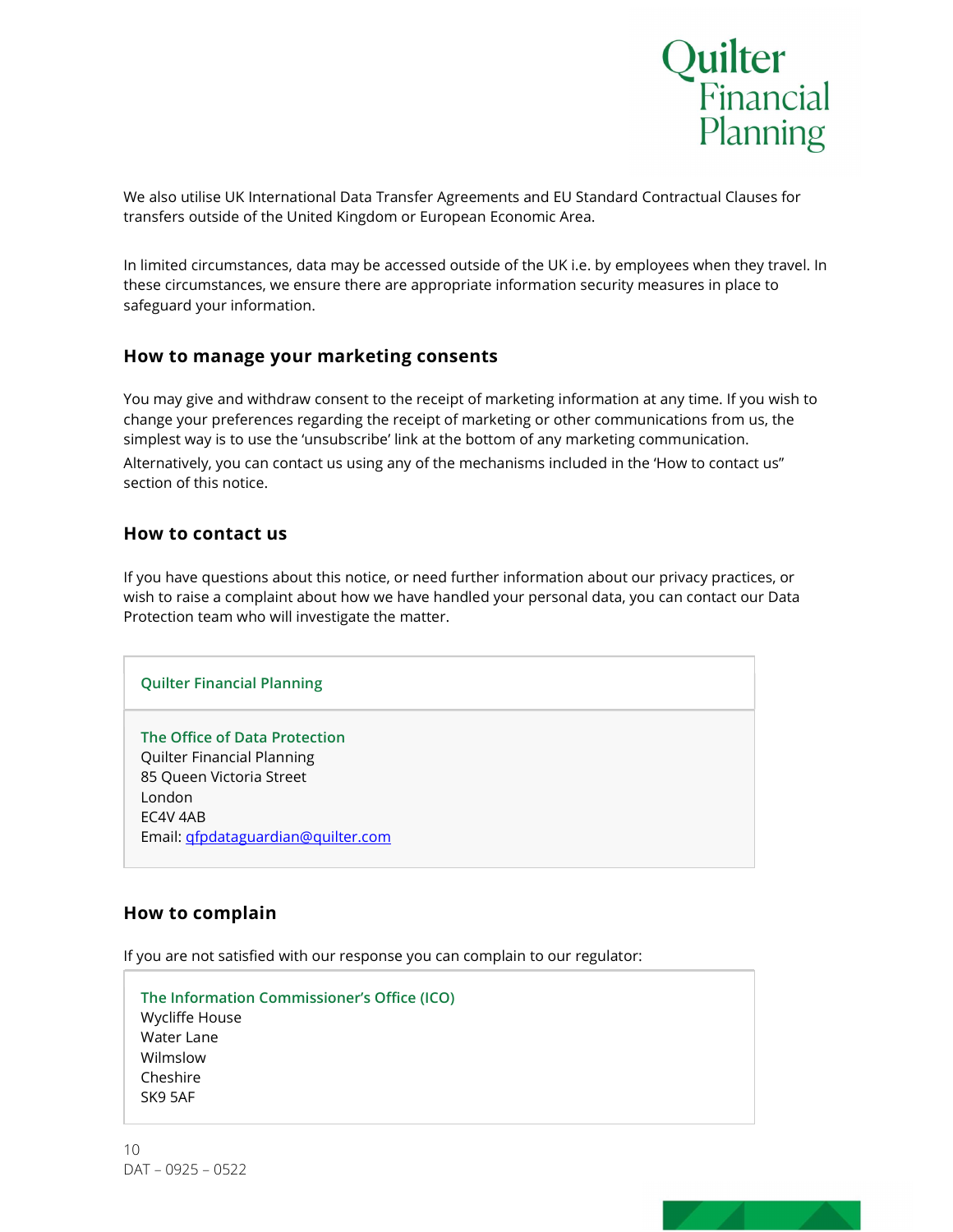

Tel: 0303 123 1113 http://www.ico.org.uk/concerns